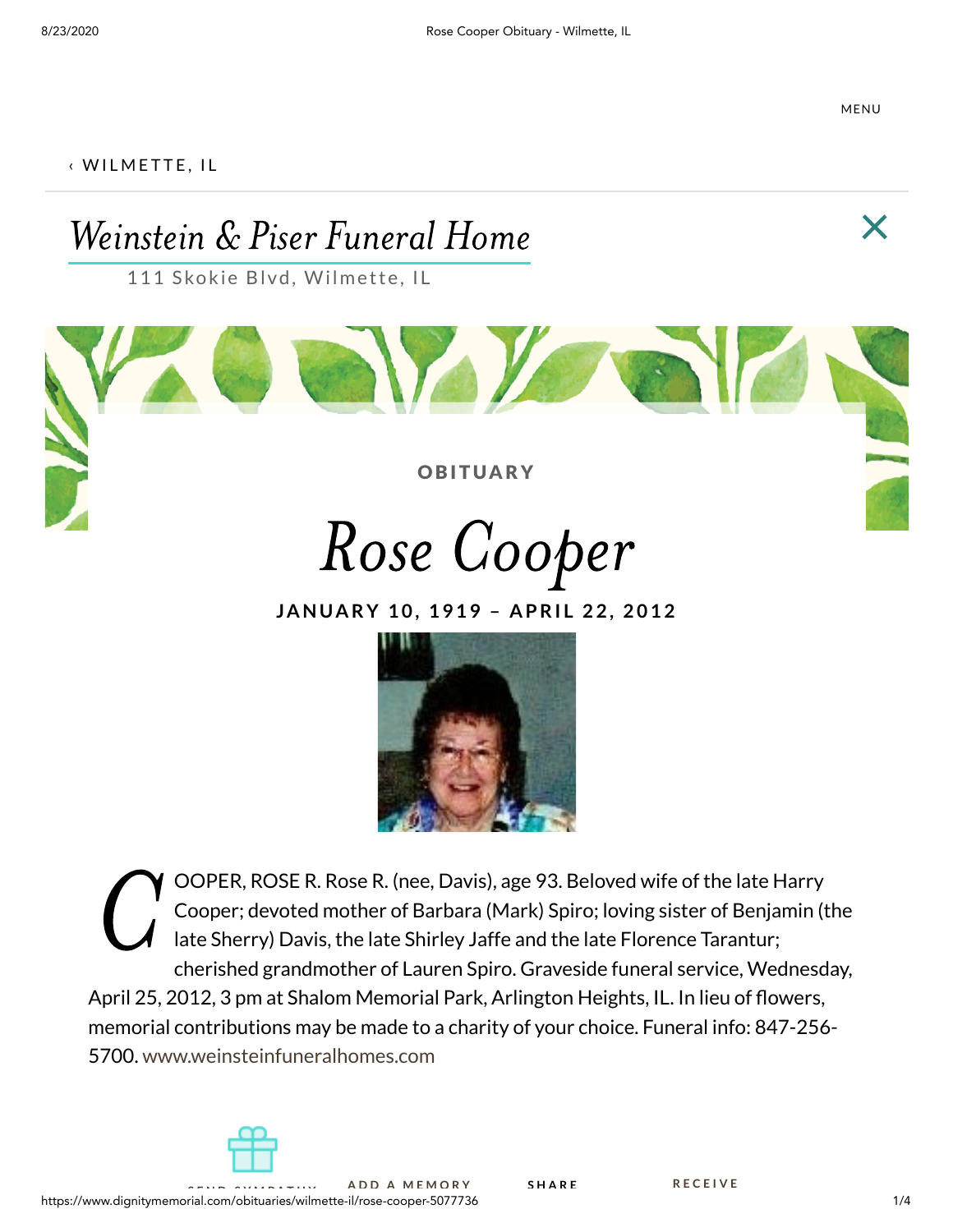**S E N D S Y [M](https://www.1800flowers.com/fhdirect?LocNumber=7157&mId=5077736&campaign_id=obituaryiconB_english&referrer=www.google.com) P A T H Y G I F T S**

8/23/2020 Rose Cooper Obituary - Wilmette, IL **A D D A [M](https://www.dignitymemorial.com/obituaries/wilmette-il/rose-cooper-5077736/add-memory) E M O R Y R E C E I V E S H A R E O B I T U A R Y**

**N [O](https://www.dignitymemorial.com/subscription/subscribe-user?id=5077736&type=obit) T I F I C A T I O N S**

Services

Graveside Service Wednesday, April 25, 2012

**R E C E I V E N [O](https://www.dignitymemorial.com/subscription/subscribe-user?id=5077736&type=obit) T I F I C A T I O N S**

**S H A R E O B I T U A R Y** **S H O [W](https://www.dignitymemorial.com/support-friends-and-family/show-your-support) Y O U R S U P P O R T**

# Memories

## Rose Cooper

**ALL MEMORIES** FROM THE FAMILY

**A D D A [M](https://www.dignitymemorial.com/obituaries/wilmette-il/rose-cooper-5077736/add-memory) E M O R Y**

 $S$  **E[N](https://www.1800flowers.com/fhdirect?LocNumber=7157&mId=5077736&campaign_id=obituarymemories_english&referrer=www.google.com)D GIFTS** 





https://www.dignitymemorial.com/obituaries/wilmette-il/rose-cooper-5077736 2/4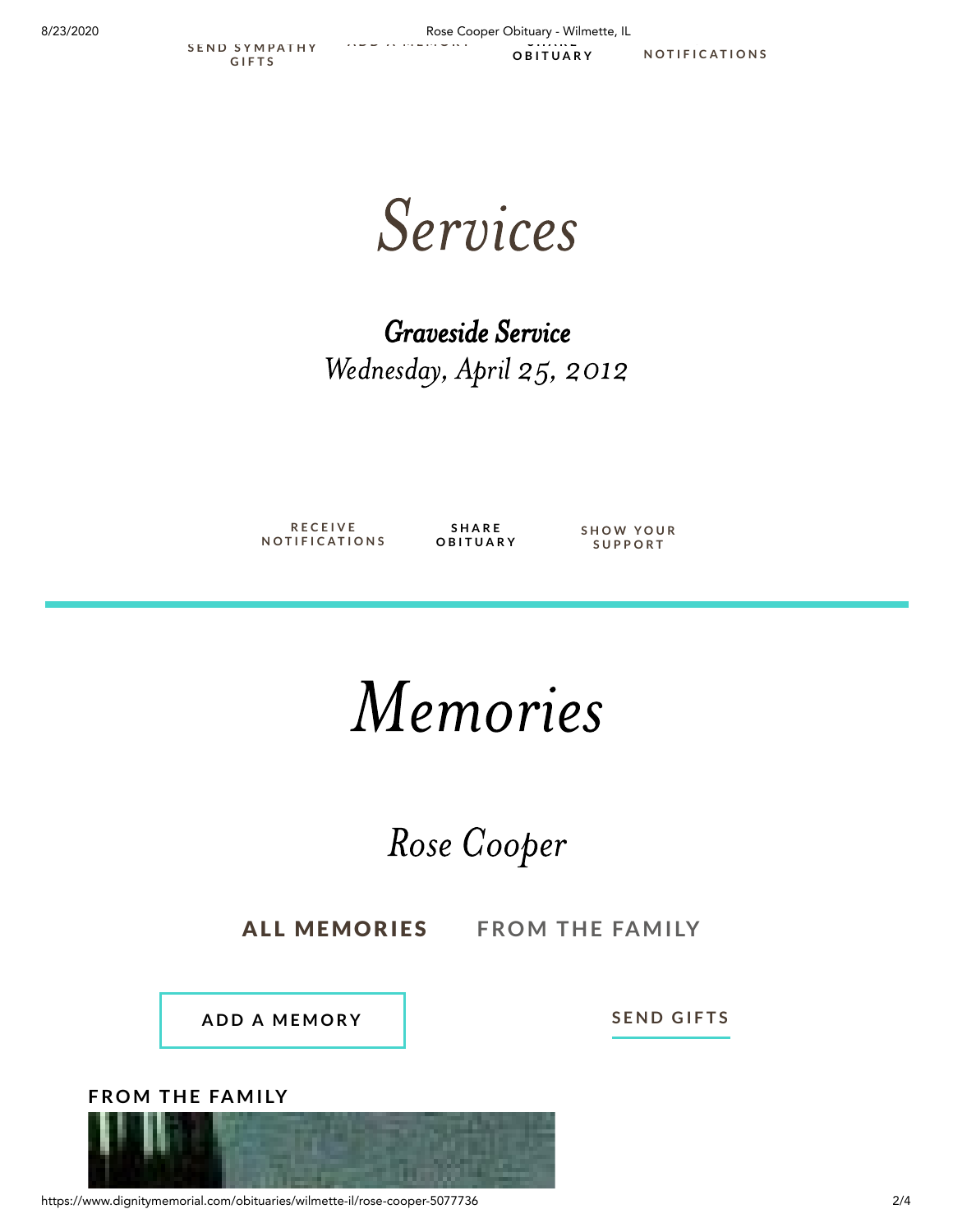

### **Mancestry**

### Learn more about the Cooper name

**V I S I T A N C E S T R [Y.C](https://prf.hn/click/camref:1101l9zNS/destination:https://www.ancestry.com/cs/partner-records?flowId=partnersBirth&gsfn=Rose&gsln=Cooper) O M**

Every Detail Remembered Dignity®

**[ABOUT](https://www.dignitymemorial.com/about-dignity-memorial) US [CONTACT](https://www.dignitymemorial.com/contact-us) US [CAREERS](https://sci.jobs/) [PRIVACY](https://www.sci-corp.com/privacy-policy) POLICY TERMS OF [SERVICE](https://www.dignitymemorial.com/terms-of-service) [ACCESSIBILITY](https://www.dignitymemorial.com/accessibility) DO NOT [CALL](https://www.dignitymemorial.com/do-not-call-policy)**